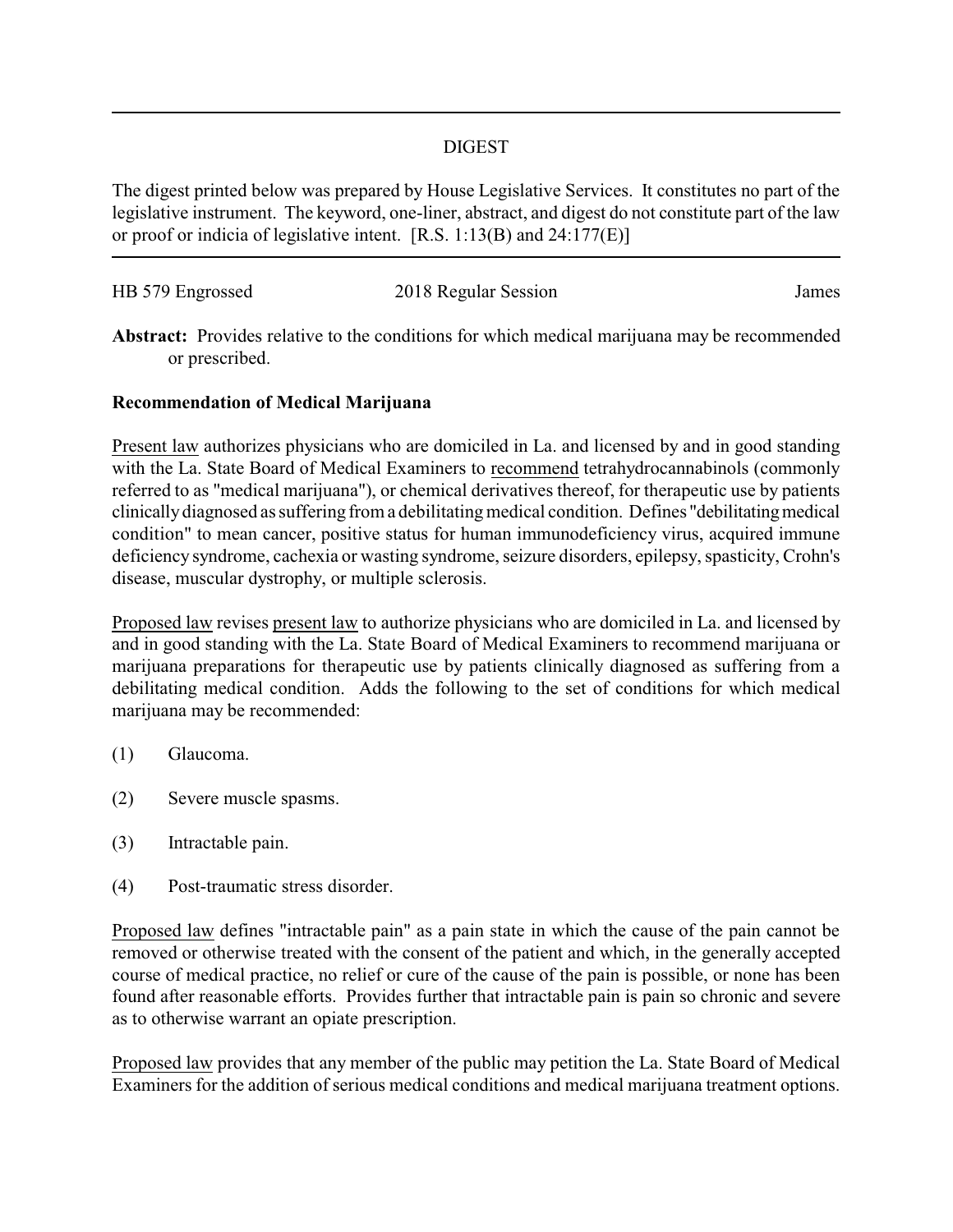Present law requires the La. Board of Pharmacy to develop an annual, nontransferable specialty license for a pharmacy to dispense recommended marijuana for therapeutic use. Provides that the number of such licenses shall be no more than ten. Proposed law retains present law and authorizes pharmacists licensed pursuant to present law to dispense marijuana preparations and marijuana paraphernalia to patients, their caregivers, and minor patients' domiciliary parents.

Proposed law stipulates that licensed marijuana dispensing pharmacies may not dispense raw or crude marijuana a patient or a parent or caregiver of a patient.

Proposed law prohibits smoking but allows vaporizing of marijuana or marijuana preparations.

Proposed law establishes the following defined terms and corresponding definitions for purposes of proposed law:

- (1) "Marijuana paraphernalia" means objects used, intended for use, or designated for use in preparing, storing, ingesting, vaporizing, or otherwise introducing medical marijuana into the human body. The term does not include objects meant for smoking marijuana.
- (2) "Marijuana preparations" means any form authorized by and consistent with the rules adopted by the La. Board of Pharmacy.
- (3) "Vaporize" means heating below the point of combustion.

## **Prescription of Medical Marijuana**

Present law authorizes physicians who are domiciled in La. and licensed by and in good standing with the La. State Board of Medical Examiners to prescribe, rather than recommend, medical marijuana for therapeutic use by patients clinically diagnosed as suffering from a debilitating medical condition if and when the U.S. Drug Enforcement Administration reclassifies marijuana from a Schedule I drug to a Schedule II drug, thereby allowing the drug to be legally prescribed. Defines "debilitating medical condition" to mean cancer, positive status for human immunodeficiency virus, acquired immune deficiency syndrome, cachexia or wasting syndrome, seizure disorders, epilepsy, spasticity, Crohn's disease, muscular dystrophy, or multiple sclerosis.

Proposed law revises present law to authorize physicians who are domiciled in La. and licensed by and in good standing with the La. State Board of Medical Examiners to prescribe marijuana or marijuana preparations for therapeutic use by patients clinically diagnosed as suffering from a debilitating medical condition. Adds the following to the set of conditions for which medical marijuana may be prescribed:

- (1) Glaucoma.
- (2) Severe muscle spasms.
- (3) Intractable pain.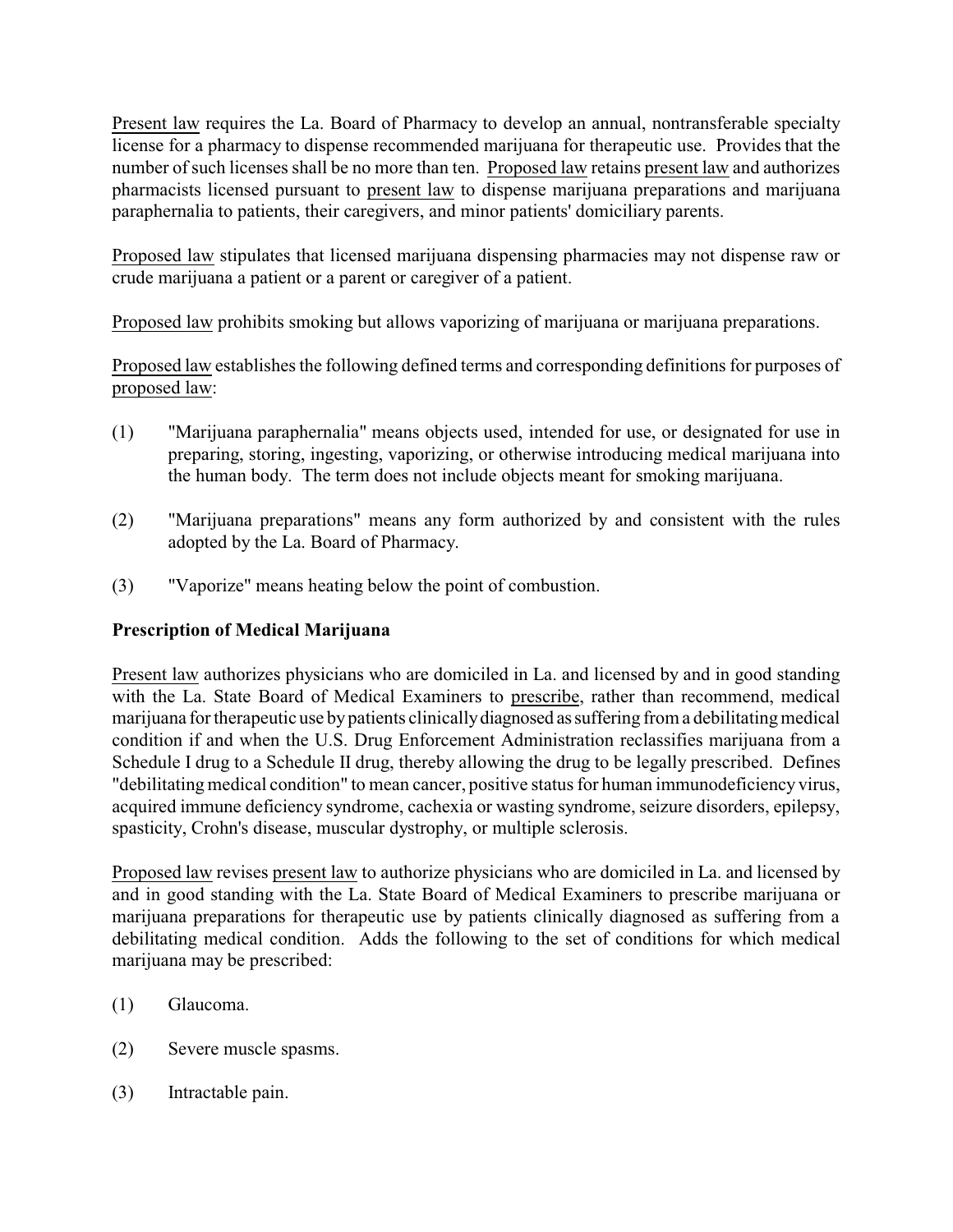(4) Post-traumatic stress disorder.

Proposed law defines "intractable pain" as a pain state in which the cause of the pain cannot be removed or otherwise treated with the consent of the patient and which, in the generally accepted course of medical practice, no relief or cure of the cause of the pain is possible, or none has been found after reasonable efforts. Provides further that intractable pain is pain so chronic and severe as to otherwise warrant an opiate prescription.

Proposed law provides that any member of the public may petition the La. State Board of Medical Examiners for the addition of serious medical conditions and medical marijuana treatment options.

Present law requires the La. Board of Pharmacy to develop an annual, nontransferable specialty license for a pharmacy to dispense prescribed marijuana for therapeutic use. Provides that the number of such licenses shall be no more than ten. Proposed law retains present law and authorizes pharmacists licensed pursuant to present law to dispense marijuana preparations and marijuana paraphernalia to patients, their caregivers, and minor patients' domiciliary parents.

Proposed law stipulates that licensed marijuana dispensing pharmacies may not dispense raw or crude marijuana a patient or a parent or caregiver of a patient.

Proposed law prohibits smoking but allows vaporizing of marijuana or marijuana preparations.

Proposed law establishes the following defined terms and corresponding definitions for purposes of proposed law:

- (1) "Marijuana paraphernalia" means objects used, intended for use, or designated for use in preparing, storing, ingesting, vaporizing, or otherwise introducing medical marijuana into the human body. The term does not include objects meant for smoking marijuana.
- (2) "Marijuana preparations" means any form authorized by and consistent with the rules adopted by the La. Board of Pharmacy.
- (3) "Vaporize" means heating below the point of combustion.

(Amends R.S.  $40:1046(A)$  and (G) and R.S.  $40:1046(A)$  and (G) as amended and reenacted by Section 2 of Act No. 96 of the 2016 R.S.)

## Summary of Amendments Adopted by House

- The Committee Amendments Proposed by House Committee on Health and Welfare to the original bill:
- 1. Revise proposed law defining "marijuana preparations" to provide that such preparations can be any form authorized by and consistent with the rules adopted by the La. Board of Pharmacy.